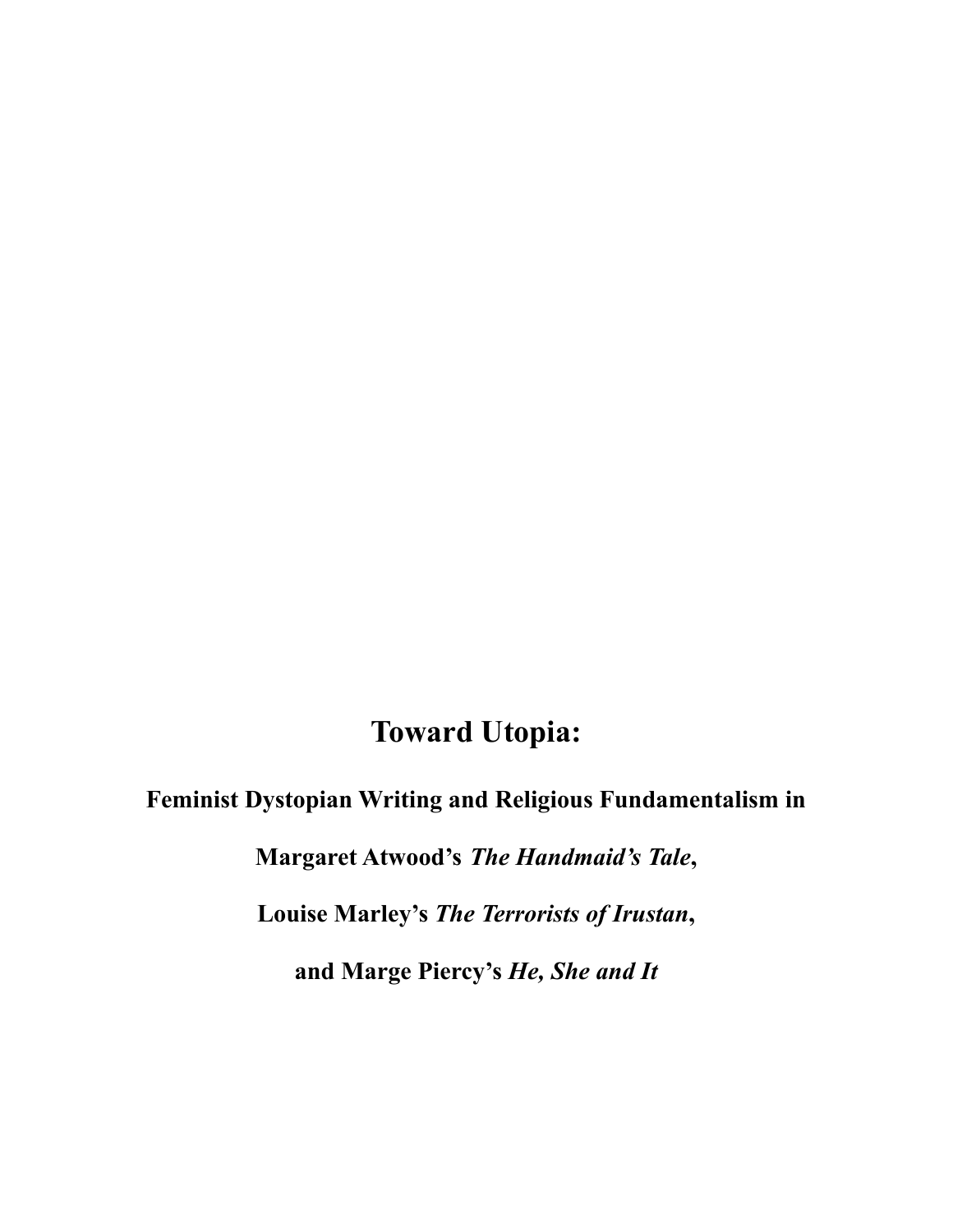*© Copyright by Femspec 2015*

All Rights Reserved

Printed in the United States of America

First Edition, 2015

Requests for permission to reproduce material from this work should be sent to Permissions, Femspec Books and Productions, 1610 Rydalmount Road, Cleveland Hts., OH, 44118, or electronically at  $f{emspec}$  ( $a$ ) and  $a$ .

### *Library of Congress Catologuing Publication Data.*

Mercer, Naomi.

Toward Utopia:Feminist Dystopian Writing and Religious Fundamentalism in Margaret Atwood's Th*e Handmaid's Tale*, Louise Marley's *The Terrorists of Irustan*, and Marge Piercy's *He, She and It/* by Naomi Mercer—ist ed Includes bibliograhic references and index.

ISBN

1. American literature—Women authors—History and criticism. 2. Feminism and literature—United States and Canada—History—20<sup>th</sup> century. 3. Women and literature—United States and Canada—20<sup>th</sup> century. 4. American literature—20<sup>th</sup> century—History and criticism. 5. American and Canadian literature—religious influences. 6. Abramic and Islamic influences in literature. 7. Fundamentalism and feminism. 8. Women in utopian literature. 9. Women in dystopian futures.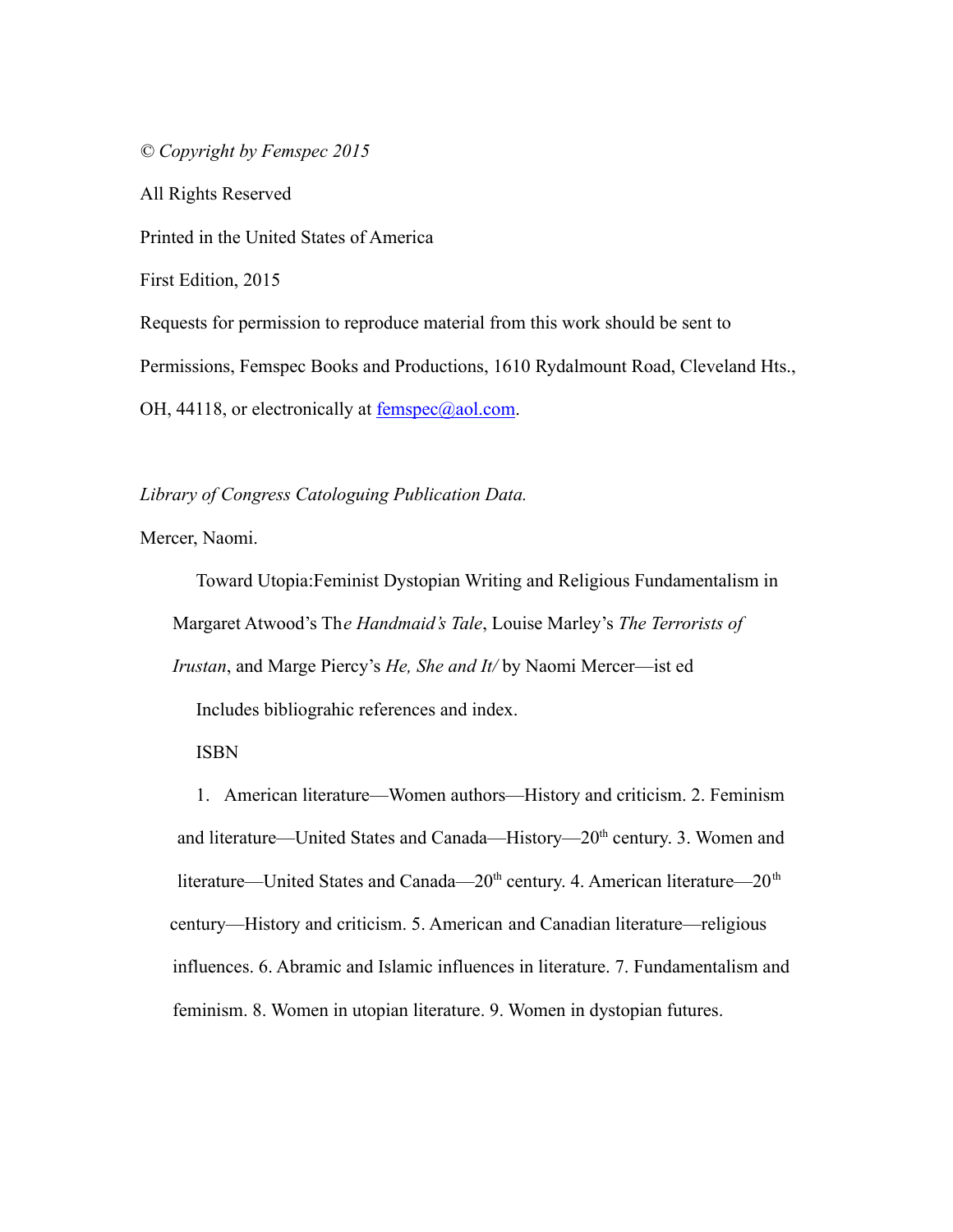### **Dedication**

*for the partner and the offspring*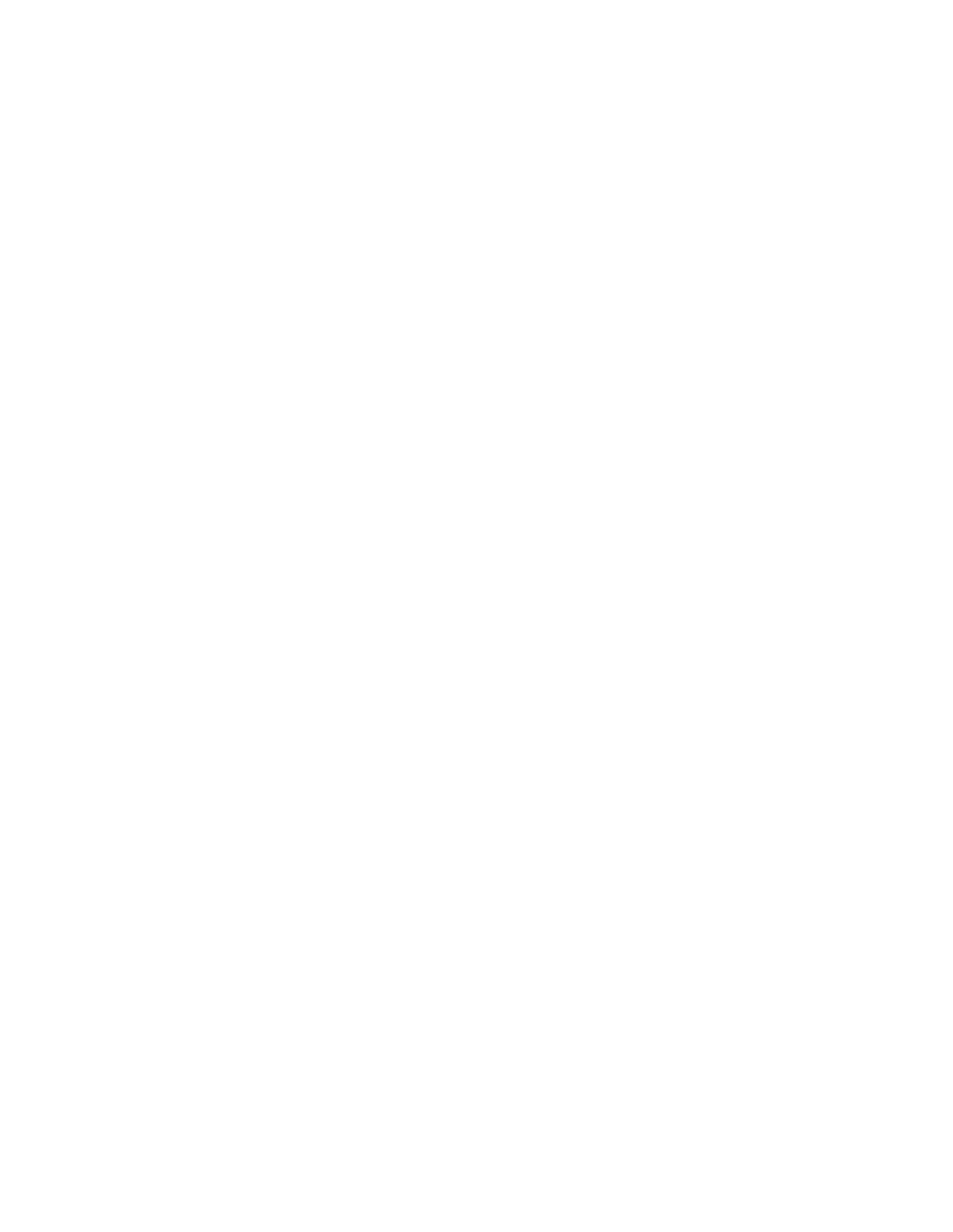### **Acknowledgments**

Throughout this process, I have received support and encouragement from a great number of individuals. I would like to thank Dr. Batya Weinbaum, the editor of *Femspec*, who was so very willing to pursue a book project and saw the potential in this topic. I would especially like to thank two of my intellectual sounding-boards and feminist allies in a kyriarchal institution: Dr. Jessica Stock, my Jewish sister, and Dr. Mary Anne Meyers, for many an exchanged glance and raised eyebrow.

I would like to thank the people who enable me to pursue my scholarship by taking over some of the logistics behind the scenes: Deborah Daley, my very able executive officer; Lori at MJM Cleaning, who keeps my house in much better condition than I could; and Team Hunter, who picked up my daughter after school every day and treated her as their own.

I would like to thank my husband, Kerry Takenaka, for the amazing discussions that helped me work out my ideas, for accommodating not only my chaotic schedule but actively supporting my career goals, and for cooking many meals while still providing turn-down service. Lastly, I thank my daughter, Aurora, for enduring Army life in conjunction with my scholarly pursuits with resilience and forbearance (most of the time).

The views expressed in this book are those of the author and do not reflect the official policy or position of the United States Military Academy, the Department of the Army, or the Department of Defense.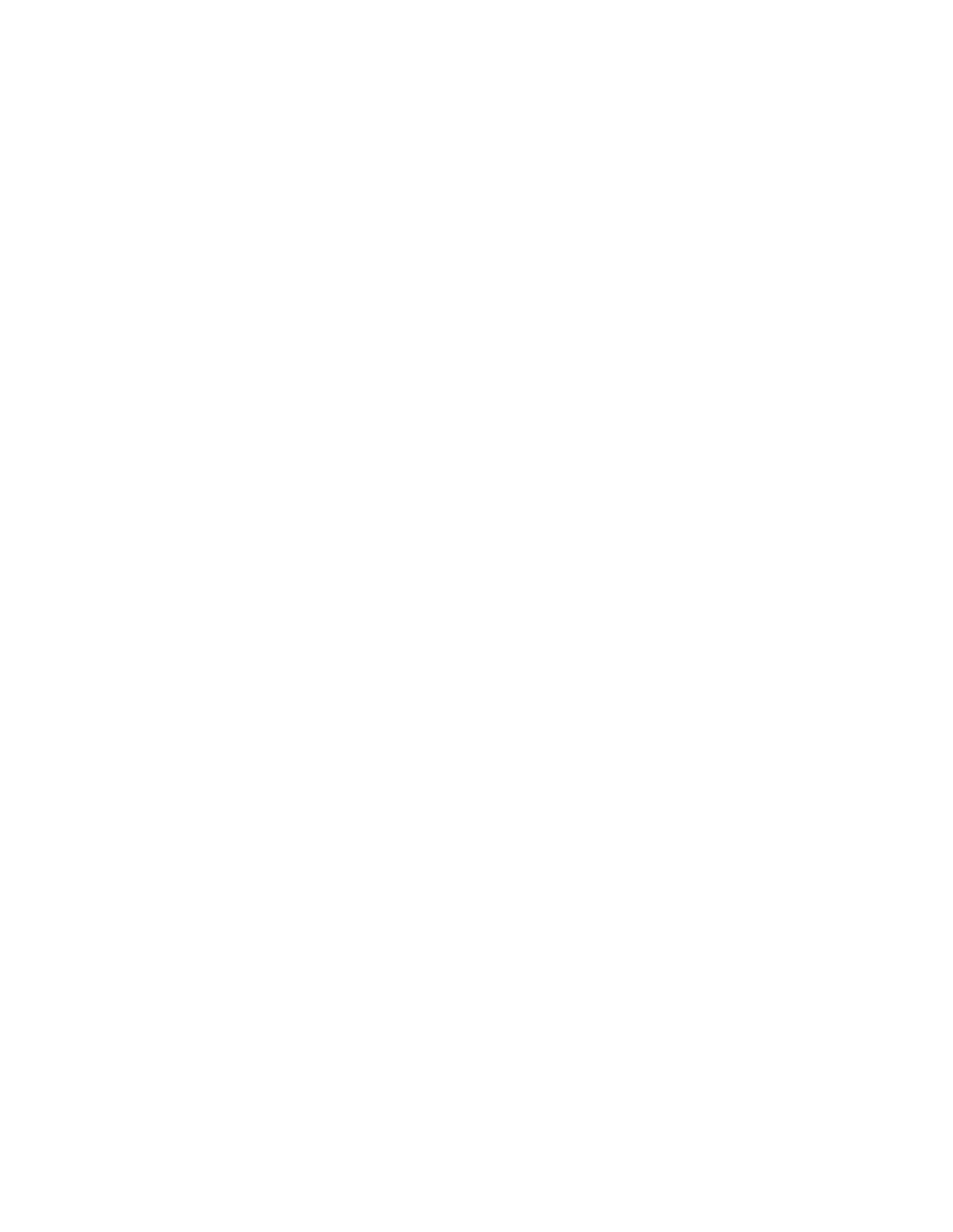## **Table of Contents**

| Dedication                                                                                                                           | $\mathbf{i}$     |
|--------------------------------------------------------------------------------------------------------------------------------------|------------------|
| Acknowledgements                                                                                                                     | $\overline{111}$ |
| Preface                                                                                                                              | $\overline{vi}$  |
| Introduction                                                                                                                         | $\mathbf{1}$     |
| Chapter 1: "Give Me Children or Else I Die": Control, Hypocrisy, and<br>Resistance in Margaret Atwood's The Handmaid's Tale          | 11               |
| Chapter 2: "Their Fear Was Their Weakness": Fundamentalism, Power,<br>and Terror in Louise Marley's <i>The Terrorists of Irustan</i> | 44               |
| Chapter 3: "We Are People of the Book": Motherhood, Knowledge,<br>and Hope in Marge Piercy's <i>He</i> , <i>She and It</i>           | 77               |
| Conclusion: Toward Utopia                                                                                                            | 116              |
| <b>Bibliography</b>                                                                                                                  | 120              |
| Index                                                                                                                                | 133              |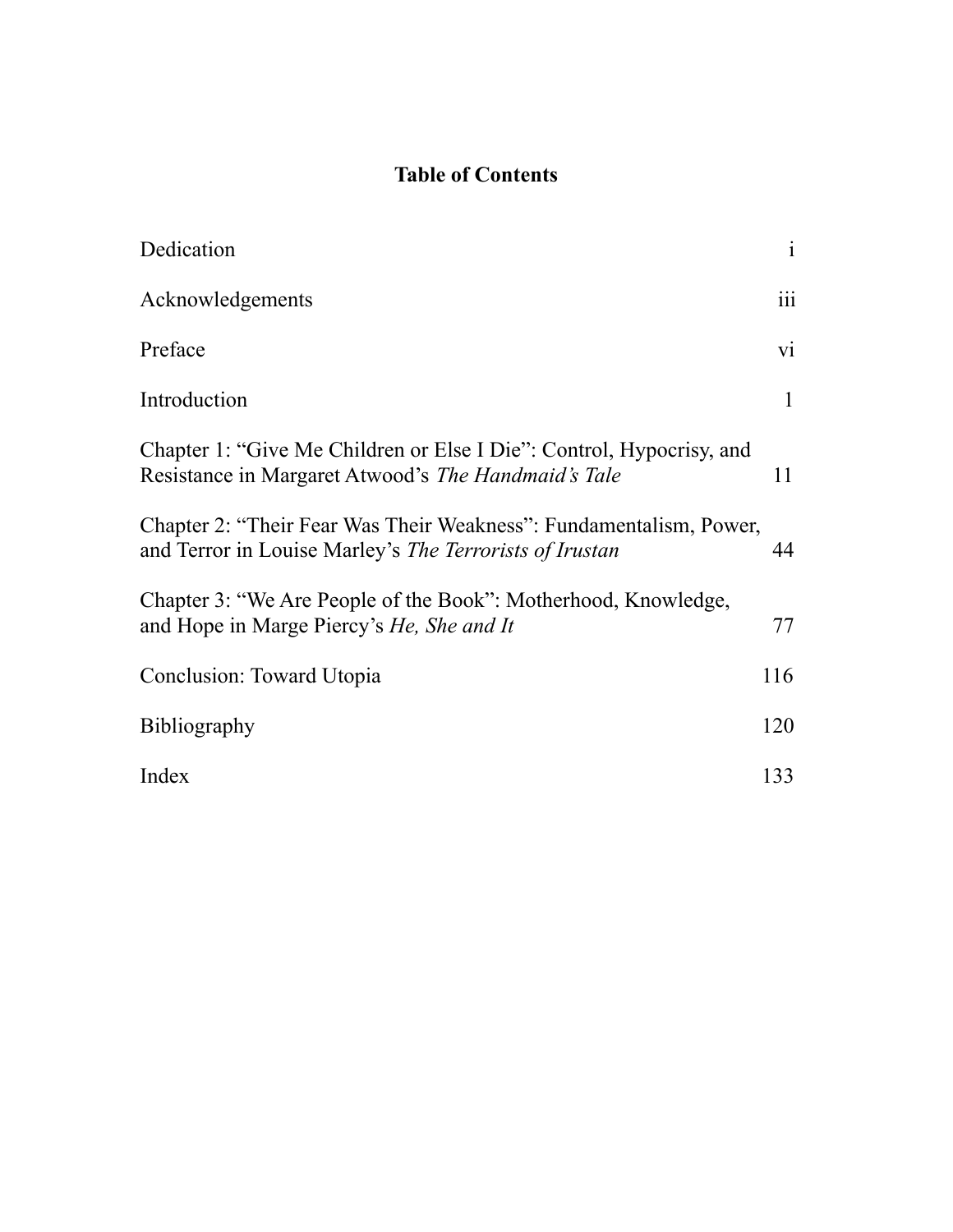### **Preface**

*Femspec* is pleased to announce its first full-length critical work to be published in what we hope to offer in a developing series. Five years ago, we moved from publishing just a journal dedicated to challenging gender through the speculative arts, to opening up a branch, Femspec Books and Productions. Until Naomi approached us at the sign-out table of WisCon a few years back—2013 to be exact—we had published full-length memoir, fiction and books of New Age spiritual self-help, but no full-length critical works.

When she came up to our table, covered with these books and various issues of the journal itself, our mutual experience was kind of like love at first sight. She was excited about the possibility of doing a book with us, and we found the idea of publishing a book about the backlash against feminism in the 80s and 90s as examined through novels of Atwood, Piercy and Marley to be exciting as well.

A few aspects on the book itself to note:

First, the imagined societies described in the texts that Naomi Mercer examines here exhibit characteristics of kyriarchy, which she defines as "the interlocking axes of domination and privilege that determine the nature of relationships and the power differentials that affect them." While gender is the primary focus of her analysis, she argues that "an individual's positioning in power structures depends on multiple aspects of identity that fluctuate depending on the individual's interactions with others, who are also multiply positioned."

Mercer argues that "gender or other aspects of identity may be more or less important, more or less identifiable in unequal power relationship." I understand this framework to be similar to that of overdetermination, originally a concept from psychoanalysis developed by Sigmund Freud. He first used the idea to critically ponder how one aspect of a person's psychology or the same manifesting symptom may be determined by more than one cause. The French philosopher Louis Althusser subsequently introduced the notion of overdetermination as a critical lens used to examine culture and society. In doing so, Althusser effectively offered a challenge to the Marxist economic reductionist interpretation of historical materialism. For Althusser, things are not explained by a single, pure contradiction, but always by the whole structure.

Thus similarly serving as a point of departure for critical inquiry from merely explaining all manifestations as stemming from gender, the way Althusser by extending Freud's notion of overdetermination from psychology to society and thus adding nuance to the consideration of economics and class as solely determinant, what Mercer identifies as kyriarchal positioning she discovered to be evident in the religious societies of the feminist authors whose utopian and dystopian novels she explored.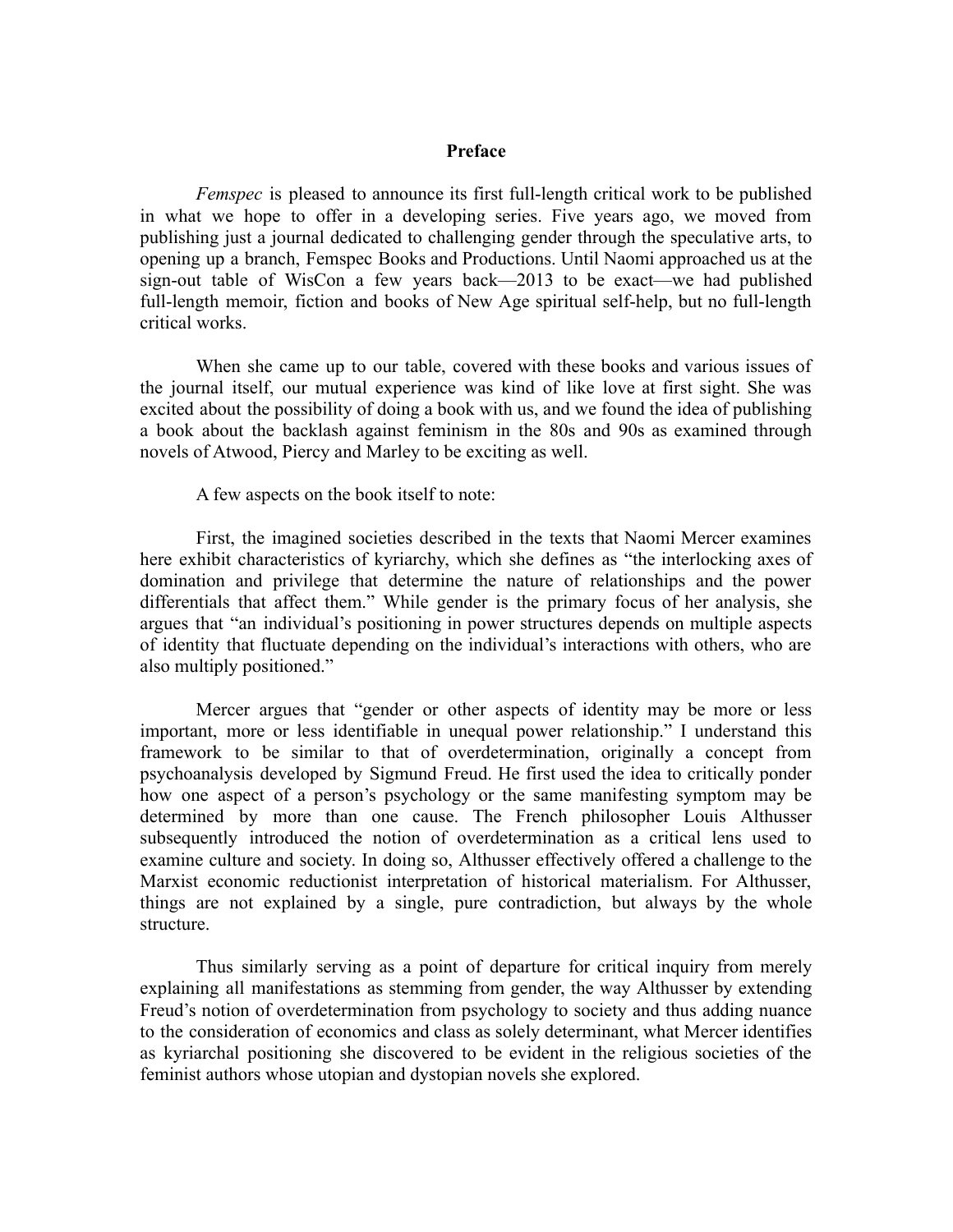Second, Mercer creatively organized her chapters discussing the novels as to degree of utopian vision each offered, rather than chronologically. As she explains, as her critical narrative unfolds, she moves "from dystopic extremes with faint utopian impulses toward alternatives for utopic religious communities."

Third, you will find her successfully weaving in aspects of her own and her authors' biographies, thus exhibiting true feminist reflexivity—a tradition which we endeavor to keep alive.

Thus in conclusion, we look forward to your discovery of how she does indeed saying something new about each of these texts. We consider this book to be an outstanding example of critical works to proceed, and encourage you to contact us with your ideas.

Thanks and enjoy!

- Batya Weinbaum, Cleveland Heights, April 18, 2015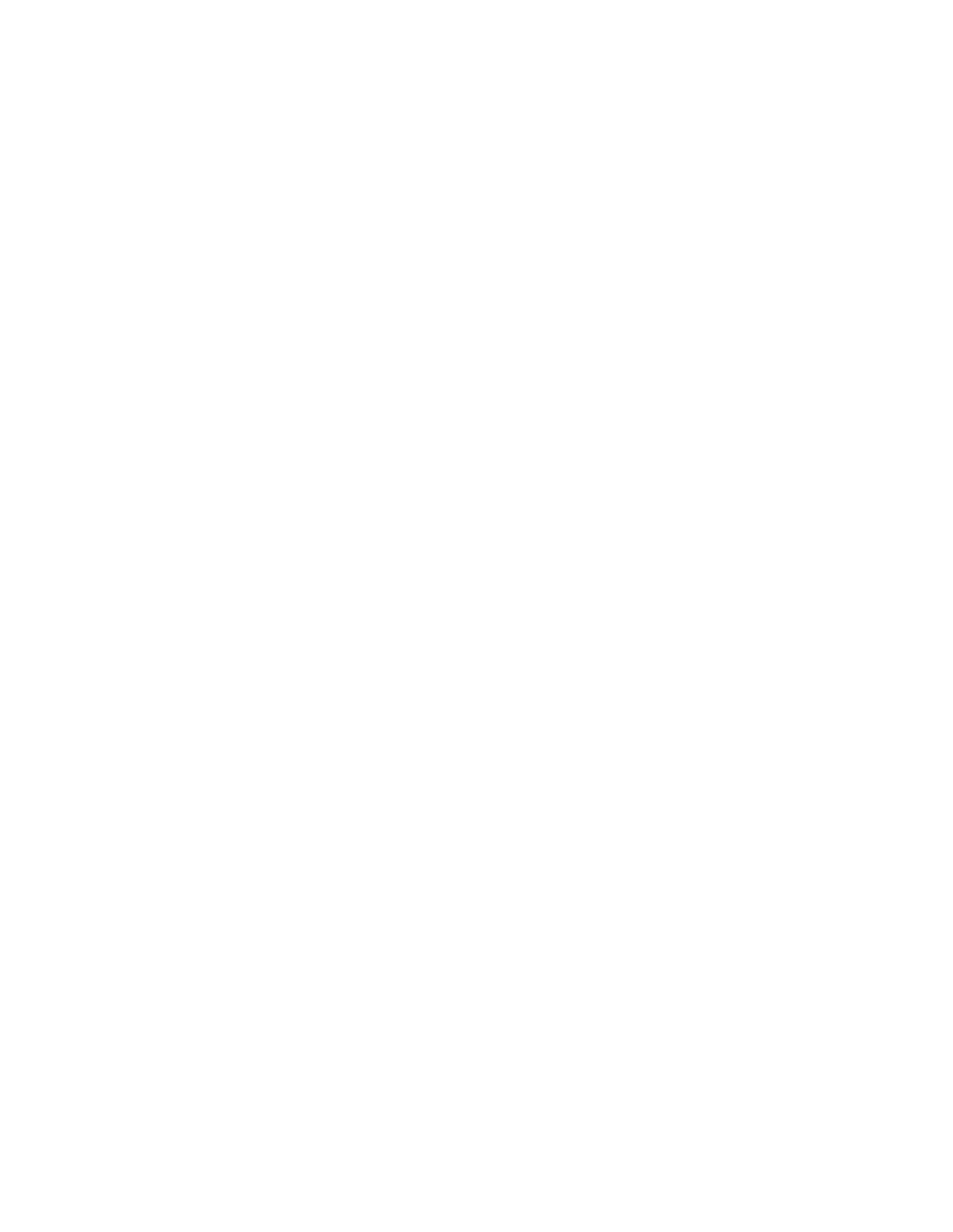### **Introduction**

"Religion without humanity is a poor human stuff." – Sojourner Truth (Gilbert and Titus 26)

"For this is what dystopian future fictions recount: what *would have happened* if their empirical and implied readerships had not been moved to prevent it."

– Andrew Milner, "Changing the Climate: The Politics of Dystopia" (354)

Science fiction is an ideal vehicle for distributing progressive social theories to a popular audience, distilled through narrative form. However, the common perception of science fiction and its related utopian and dystopian sub-genres has traditionally tended to focus on male-centered quest narratives that may appear to push against the boundaries of social norms—yet these narratives seem to almost exclusively expand the universe for white, heterosexual, upper-class, able-bodied men. In doing so, these genre texts frequently re-inscribe patriarchal standards for women and subaltern Others. In utopian and dystopian writing, the fascination with science and technology functions as a means for male protagonists to exert power and control over their societies and shape them to fit an androcentric ideal of a fulfilled life, free of work and want. Although writers such as Lois McMaster Bujold and Kim Stanley Robinson transgress the predictable generic outcomes of science fiction, many writers rarely do so in ways that remove white, heterosexual, upper-class men from their position as representative of the universal human being.

Genres of fiction in popular culture, such as science fiction, fantasy, mystery, romance, and other forms produced primarily for consumption in mass-market formats, generally follow certain formulae: readers come to texts with a set of expectations based on the genre in which the book is written and marketed. In hard science fiction, for example, readers generally expect a text to combine advanced technology with space exploration or colonization that is clearly set in a future time relative to the reader's own lived reality. Generic formulae influence cultural values, in some cases, by reinforcing traditionally-held social norms and in others, by questioning those values. As John G. Cawelti, whose scholarly work focuses on genre writing, observes, "Formulas assist in the process of assimilating changes in values to traditional imaginative constructs" (36). Often, writers press against the boundaries set by the formula of a specific genre in the service of changing cultural and social values.

Feminist science fiction writers use science fiction and its widely recognized appeal to distill social and political theory as well as to comment on social and cultural conditions to a wide audience. Feminist science fiction writers have taken seriously not only the emergence of the counter-culture in the 1960s and the Second Wave of the feminist movement in the 1970s, but also the rise of the Religious Right and the conservative swing of the political pendulum in the United States that resulted in the 1980s backlash against feminist civil rights as documented by journalist Susan Faludi,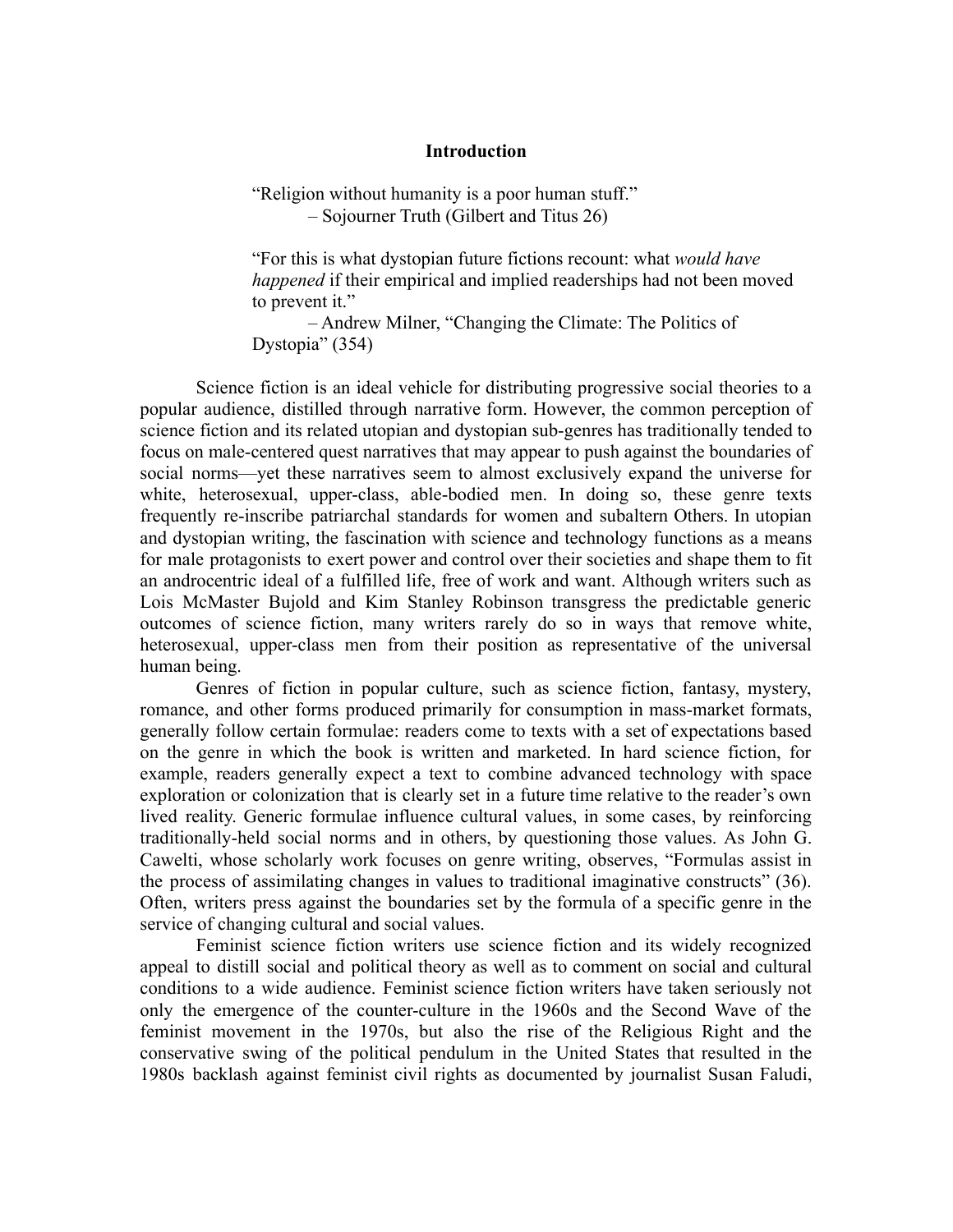feminist religious studies scholar Karen Armstrong, and anthropologist Karen McCarthy Brown. The politicization of fundamentalist Christianity in US politics created an environment hostile to the changes in society that Second Wave feminist activism and the Civil Rights Movement had made possible and reflected an on-going obsession with returning the status of women and subaltern Others to 1950s—or earlier—norms. In concert with feminist theorists<sup>1</sup> who called for examination of multiple states of identity and the oppression that arises from sexism, racism, classism, and more, feminist science fiction writers address multiple sites of oppression in their fiction.

Feminist science fiction writers transgress genre through querying the legitimacy of genre boundaries, gender binaries, and traditional, male-centered master narratives. Feminist writing across many genres has frequently engaged in challenging the inequalities of readers' and authors' cultural and social milieus while also offering ideas for activism and ideals of equality and humanity worth striving toward. Feminist science fiction writers actively rebel against the master narrative formula of science fiction, and literature more generally, by focusing on women's experiences of the world, while still adopting some of the genre characteristics of science fiction. However, feminist science fiction texts can and do revise these characteristics. Some feminist critics<sup>2</sup> maintain that feminist writers' scrutiny of gender pushes at genre boundaries, as well as societal ones, in their texts.

Moreover, other feminist critics<sup>3</sup> argue that the utopian and dystopian sub-genre of science fiction blurs generic boundaries by incorporating multiple genres into single texts. For example, feminist utopian and dystopian novels often combine elements from fantasy, slave narrative, detective story, fable, epistolary novel, romance, quest narrative, historical novel, satire, polemic, ecotopia, and more. Instead of the static societies depicted in most non-feminist, traditional utopian writing described by a traveler or newcomer, feminist utopian writing in the twentieth century contrasts utopia with a dystopia that is frequently misogynistic and actively attempting to destroy the utopic community. Feminist utopias do not necessarily center on a single protagonist (male or female) and a quest for self-realization or knowledge of the utopian society presented. Feminist dystopian writing is nearly always set in the future or the near-future. Yet as a collective, the works tend to confront contemporary social and cultural models that subordinate women and subaltern Others to white, heterosexual, upper-class, able-bodied men. Because feminist dystopian writing often draws from multiple genres, this literature engages a history of generic and literary narratives generally perceived as ignoring, silencing, erasing, and oppressing women and demands a re-reading of women and their experiences.

Feminist writers, especially in the utopian/dystopian subset of science fiction, recognize the dangers of fundamentalism and its infusion into American politics. Writers who critique fundamentalist religion and its intersection with gender also integrate

<sup>1</sup> Susan Stanford Friedman catalogues a plethora a feminist critics engaged in and calling for intersectional analysis in the 1980s and beyond: Adrienne Rich, Audre Lorde, June Jordan, Gayatri Spivak, Gloria Anzaldúa, and Chandra Talpade Mohanty, among others (21, 50, 246 n12, 246 n13).

<sup>2</sup> See Gubar, Barr's *Feminist Fabulation*, Baruch, and Rohrlich.

<sup>&</sup>lt;sup>3</sup> See Baccolini and Donawerth.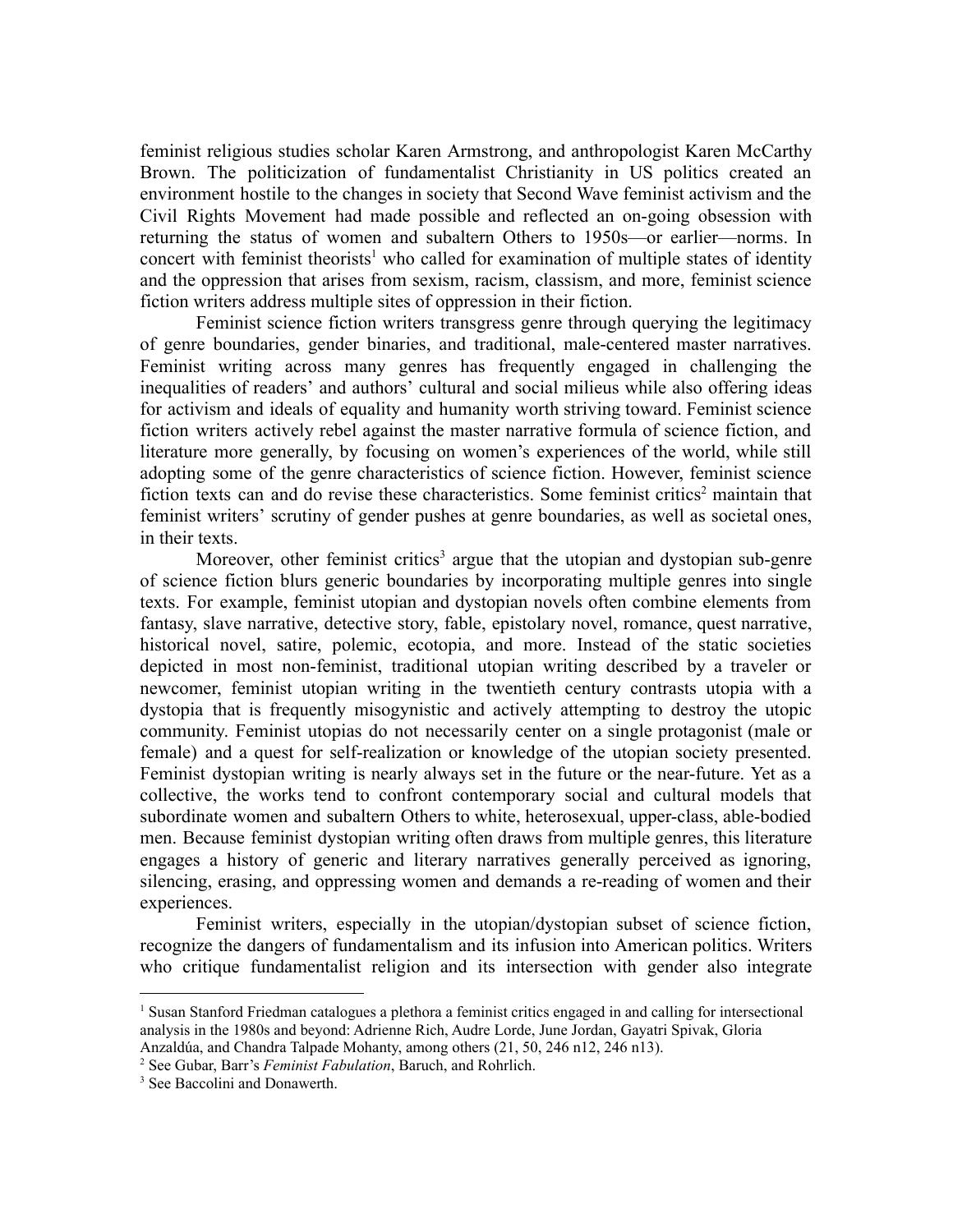multiple genre styles into single texts. This hybridity contests the boundaries of generic formulae while simultaneously employing social commentary, interrogating cultural norms, and "represent [ing] resistance to a hegemonic ideology" (Baccolini 18). Through these hybrid texts, late twentieth-century feminist science fiction writers present commentary on organized religion, specifically fundamentalism, in ways that demonstrate the intersection of various aspects of identity with religious faith.

Feminist science fiction writing, especially in the utopian/dystopian sub-genre, closely follows political trends and circulates alternative viewpoints on politics, culture, and society. Although female-dominant utopias had been written earlier in the twentieth in America before by authors such as Leslie F. Stone, Lilith Lorraine, and even in the nineteenth century congruent with the rise and achievements of the suffrage movement, in the late 1960s and early 1970s, the political and social gains of the Second Wave feminism<sup>4</sup> led to a new peak of American feminist utopian writing. Subsequently, the resurgence of a period of backlash<sup>5</sup> in the 1980s and the heightening of Cold War militarization wrought changes in the feminist movement and in feminist utopian writing, resulting in a distinctive, and persistent, dystopian turn.<sup>6</sup>

Generally, fundamentalist religions demonstrate ideologies that secular Muslim feminist Haideh Moghissi categorizes as "anti-modernity, <sup>7</sup> anti-democracy, and anti-feminism" (70). The didactic force of feminist authors' narrative messages against fundamentalism problematizes the conservative backlash of the 1980s and also intervenes in theoretical (and theological) arguments in the political arena through a popular medium. The writers of such texts directly respond to the continued denial of universal human rights to women and subaltern Others. Transgressions of genre abound through the hybridity of these texts and their challenge to traditional master narratives, that is, male-centered narratives that promulgate Western ideology. The female and/or feminist point of view furthermore undermines male-centered norms by using women's voices to defy the assumed universality of human experience. Furthermore, feminist voices demonstrate that utopia is not "the good place," or in any sense ideal, without equality for women and subaltern men. Feminist utopian and dystopian texts demonstrate that utopia is a process, rather than a static state, and that utopian communities must continually strive for improvement.

Feminist utopian and dystopian writing which criticizes religious fundamentalism challenges the legitimacy of the underpinnings of Western thought and culture in ways that political dystopias do not. In the 1970s, primarily using the utopian sub-genre, feminist science fiction authors introduced positive views of goddess- and Earth-mother-centered religions into science fiction texts. In their estimation, in order to

<sup>4</sup> See Gamble.

<sup>5</sup> See Faludi.

<sup>6</sup> See Barr's *Lost in Space*, Cranny-Francis, Fitting's "The Turn from Utopia in Recent Feminist Fiction," and Patai.

 $\frac{7}{1}$  "Modernity" is a fraught and much contested term; scholars have extensively criticized "modernity" as a "master narrative" of Western progress and its neglect of alternative narratives. Moghissi uses "modernity" as diametrically opposed to "tradition." For this project, I have adopted Moghissi's usage and meaning of "anti-modernity" as a resistance to progressive ideas, including democracy and feminism, justified through reliance upon tradition.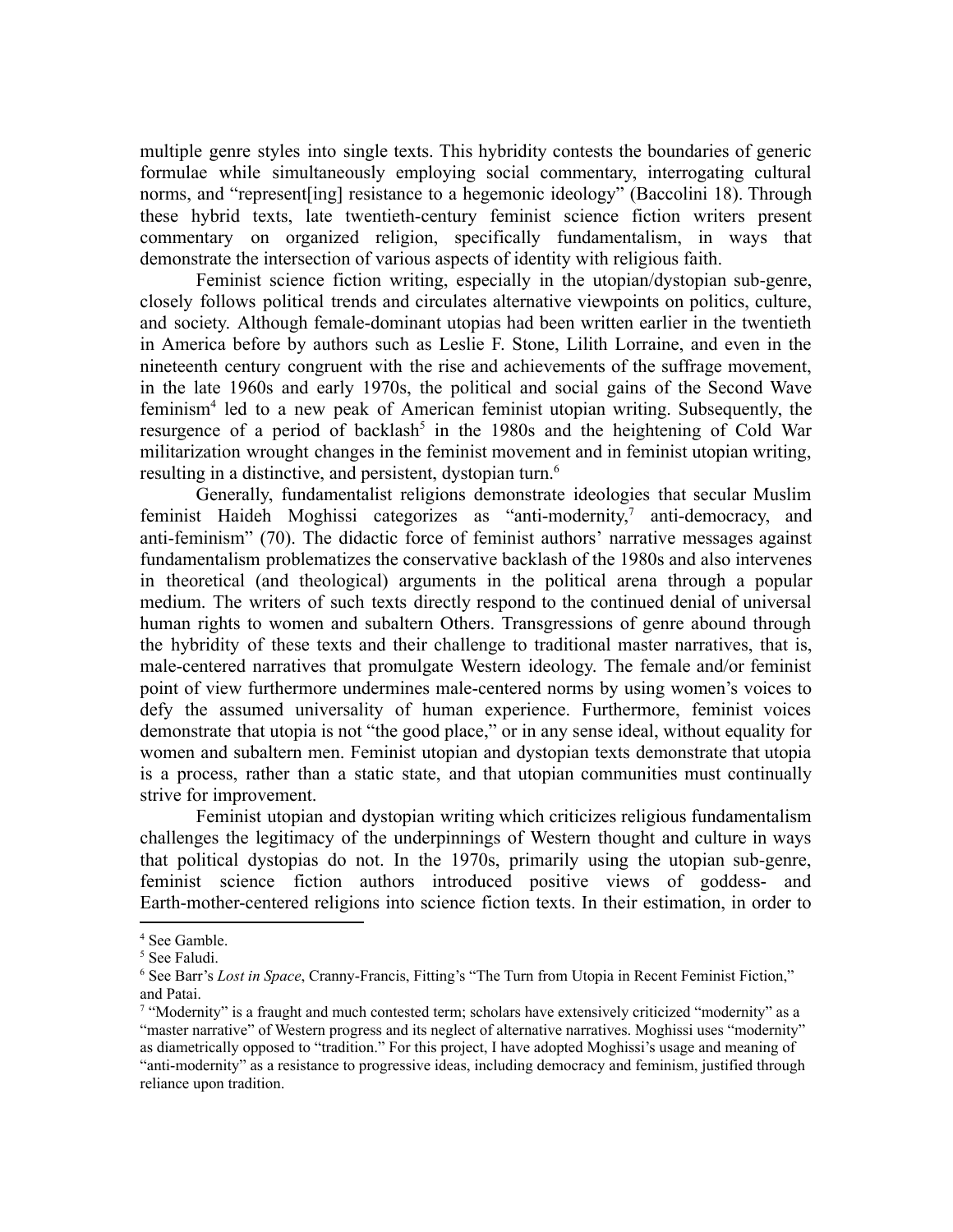overthrow patriarchy permanently, at every level of society, gynocentric religions needed to replace paternalistic gods, male leadership and male control of the religious sphere. This would accomplish debunking the masculinized view of women as impure or blameworthy and therefore subordinated to men. Feminist utopian writers, in many respects, reclaim religion from fundamentalist orthodoxy and its resistance to recognizing the full humanity of women through gynocentric religions. Their critique of fundamentalist religious institutions is implicit in their texts, rather than directly narrated. These implications are accomplished through contrasting contemporary fundamentalism with the peaceful and compassionate goddess-centered religions depicted in utopian writing.

Concurrent with the 1980s backlash against Second Wave Feminism, feminist writing underwent a dystopian turn from some of the goddess-centered utopian visions of the 1970s, by authors such as Sally Miller Gearhart, to frightening dystopian imaginings that often featured the dangers of fundamentalism. In the 1980s and into the 1990s, feminist dystopian writers tended to follow the science fiction rejection of religion as a meaningful aspect of life. However, feminist science fiction did not generally participate in the science fiction trope of elevating women into "gods" with ultimate control over their environments and other sentient beings as occurs in such male-centered stories as *The Worthing Saga* (1990), *The Man who Folded Himself* (2003), and *Stranger in a Strange Land* (1961).<sup>8</sup> While feminist science fiction writers are very conscious and conspicuous in their estimations of religion, specifically fundamentalist forms, they seem to lack the elements of an "inward search" for "some sort of absolute truth or transcendent reality" (Reilly 5) which characterizes male-authored science fiction texts with religious themes. Rather, feminist dystopian writers use their appraisals of religious fundamentalism as a way to examine contemporary trends in US culture, particularly the rise of the Religious Right and the conservative backlash against feminist advancements for women. Through the utopian impulse in dystopian texts, feminist voices undermine religious justifications for maintaining the male-dominated systems of power in Western societies; they warn that the goal of fundamentalism is male control of women's fertility and, by extension, control of women. Moreover, they argue that legal changes are not enough to ensure equality since laws can be reversed and liberal progress can be legislated out of existence. Feminist dystopias and utopias that investigate religious fundamentalism seek to expose, and possibly to change, the inherent misogyny in Western culture as well as the unequal structures of power that Western ideology has perpetuated so that a privileged few retain control of the social order.

### **The Intersection of Science Fiction, Religion, and Gender**

Although much science fiction is secularist and venerates technological advancement over belief in the supernatural or divine, this perspective does not reflect the reality of many people's lives—of which religion is an abiding part. Specializing in religious studies though primarily concerned with Christianity, sociologist Linda Woodhead has pointed out the "lacunae" of scholarship on the intersection of religion and

<sup>8</sup> By Card, Gerrold, and Heinlein, respectively.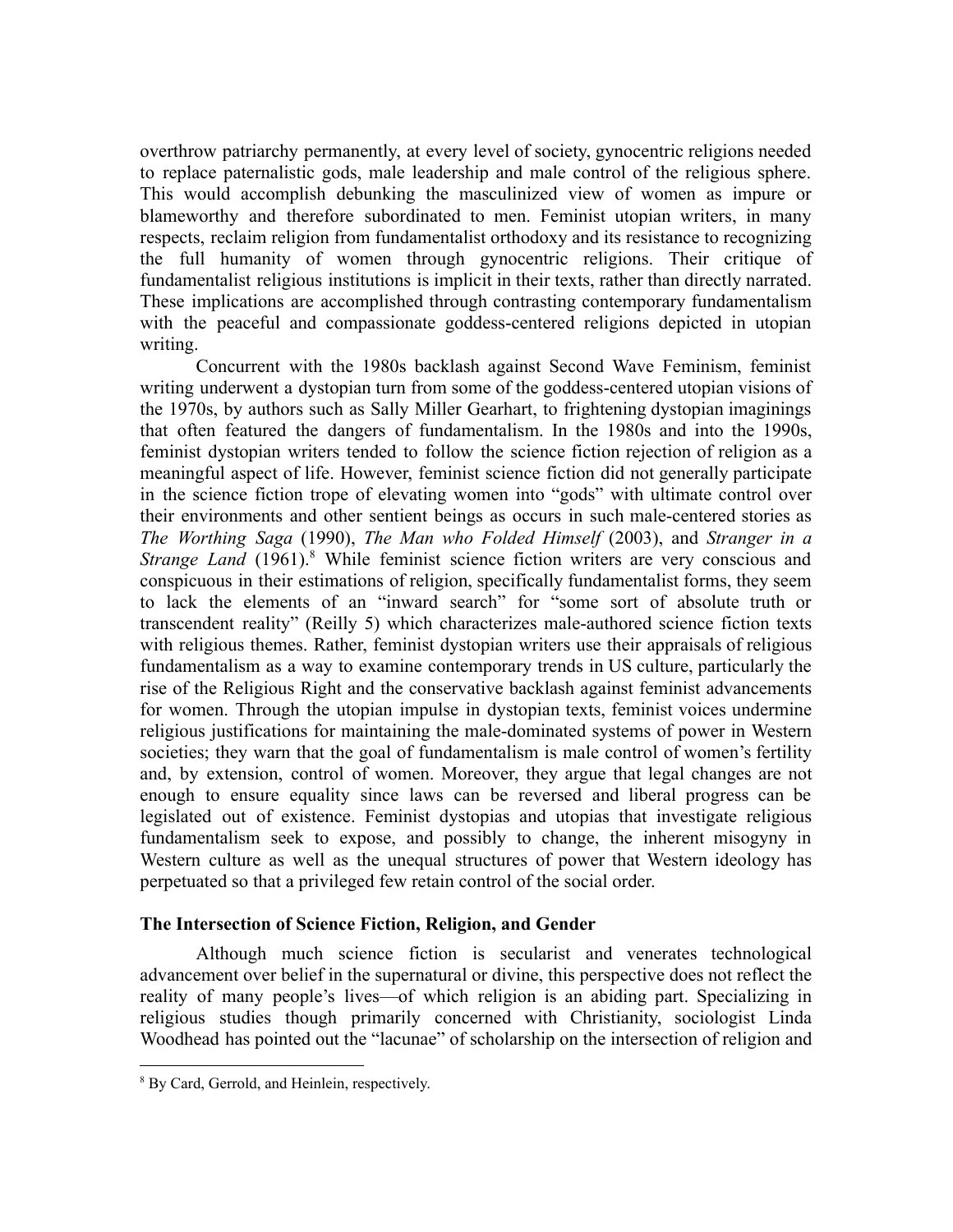gender in sociological studies despite the large numbers of women who make up the majority of attendees of religious services in the United States (72). Moreover, despite a small number of science fiction anthologies whose themes involve the treatment of religion in science fiction settings,<sup>9</sup> few feminist and non-feminist critics have explored the interplay of religion and gender in science fiction and/or in the utopian/dystopian sub-genre other than as incidental to a larger analysis of patriarchy. Feminist science fiction writers criticize this religiously-justified oppression of women and the subsequent cultural implications of women's inferiority while simultaneously questioning the validity of science fiction's marginalization of religion and its potential to create meaning in people's lives.

Feminist writers reject science fiction's re-inscription of patriarchal gender roles—roles perpetuated throughout mainstream Western philosophy and frequently justified through tenets of religious faiths that resist modern progress. Feminist science fiction writers view religious fundamentalism as inherently misogynist, due to selective literal interpretation of sacred texts, internal Othering, and boundary-policing of women that subordinates women to men. They also regard fundamentalism as corrupt because of its hypocrisy, based on its tenets, toward women.

Although mainstream religious faiths have made progress to varying degrees toward equality, I argue that religious fundamentalism and its insistence upon "tradition" plays an essential role in the perpetuation of women's inequality in Western thought and culture. Feminist dystopian visions exhibit the reality of fundamentalist oppression of women and Others through the auspices of religious faith. This book engages in an expanded dialogue on the intersection of various aspects of identity and fundamentalist religion in feminist science fiction. I additionally explore implications for gender, race, sexual orientation, and class.

Like feminists in the political arena, many contemporary feminist writers ask whether the inherent patriarchal structures of religion can be reformed, revisioned, or reclaimed to be gender equal. Yet some seem to maintain that certain faiths are so enmeshed in patriarchy that they are irredeemable from a feminist standpoint. In particular, many feminist utopian writers of the 1970s seem to judge traditional religions of any type as hopelessly incurable.<sup>10</sup> However, feminist dystopian writers since the 1980s who may find fundamentalist manifestations of faith irredeemable do not unilaterally condemn all religion as such. Despite science fiction's tendency toward secularism and use of technology to exemplify the human condition, oppression of women and subaltern men by social and political institutions continues to present an ever-growing need for equality across many facets of identity. Without such considerations, infusing equality in lasting and meaningful ways into our culture may present an insurmountable task.

What interests me as a woman, a scholar, an Army officer, and a Jew are the ways in which feminist science fiction writers deploy accounts of religious fundamentalism in

<sup>9</sup> See Mohs's *Other Worlds, Other Gods* (1971); Dann's *Wandering Stars* (1974) and *More Wandering Stars* (1981); Hayward and Lefanu's *God: An Anthology of Fiction* (1992).

<sup>10</sup> See Charnas's *Walk to the End of the World* (1974), Gearhart's *The Wanderground* (1976), and Russ's *The Two of Them* (1978).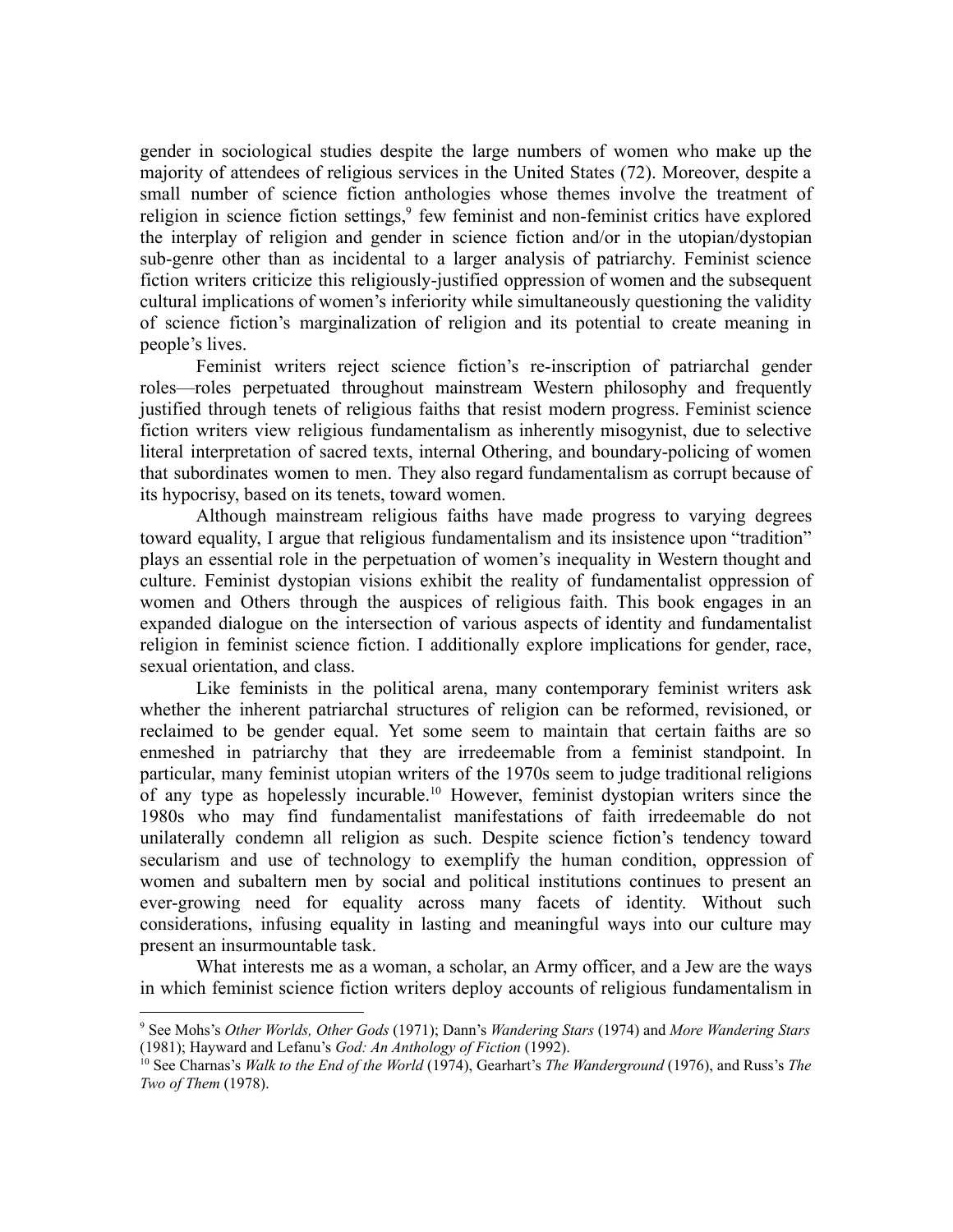their fictional texts and why this is central to an interrogation of social conditions. I analyze why and how a number of feminist science fiction authors are participating in this debate, especially in late twentieth-century feminist dystopian writing. I focus on texts that engage with the three Abrahamic religions: Judaism, Christianity, and Islam. These faiths have a god-figure in common, share some sacred texts and tenets, and are highly influential in national politics in many parts of the world. Moreover, I was raised in a Southern Baptist home that made gestures toward fundamentalist practices and doctrine, and converted to Judaism, in the Reform denomination specifically, as an adult. While stationed in Iraq on a deployment with the US Army, I worked with a Department of State Provincial Reconstruction Team to interface with local women's charities; to prepare for these cultural interactions, I studied Islam and became aware of the differences and commonalities in various branches of Islam and Muslim observance. I loudly professed feminism at the age of twelve, which caused me to question much about the world around me, particularly the fundamentalist bent of my parents' religious faith and practice. Although I cannot remember when I first started reading science fiction—it was always there—I turned to the scholarly study of the genre as a college undergraduate, specifically focusing on feminist utopian and dystopian writing. How these texts responded to religious fundamentalism seemed, during my own journey of religious faith, a natural next step.

Female feminist authors write the majority of texts that criticize fundamentalism in dystopian and utopian writing. They thus write from positions of gender disadvantage within the political and social system. As such, they are inimitably qualified to challenge the status quo concerning patriarchal and other norms. Patricia Hill Collins's, Donna Haraway's, and Sandra Harding's theories about the situated knowledges of women of  $color<sup>11</sup>$  argue that women at the bottom of the system of power due to additional factors like class, age, disability, sexuality, and race receive the brunt of patriarchal oppression and are uniquely positioned to expose the misogynist underpinnings of Western institutions. The imagined societies described in the texts I examine exhibit characteristics of *kyriarchy*<sup>12</sup>—the interlocking axes of domination and privilege that determine the nature of relationships and the power differentials that affect them—either in the religion(s) examined and/or the societies in which those religions function that resemble religious and societal norms existing on Earth in the past and in this historical

<sup>12</sup> Elizabeth Schüssler Fiorenza defines kyriarchy succinctly as "a socio-cultural and religious system of domination constituted by intersecting multiplicative structures of oppression" (118). Kyriarchy represents a set of power relations which form the underlying structure of democracy as a political system in Western culture. Dovetailing with the movement among feminist theorists generally toward intersectional analysis of different axes of power and marginalization, the term "kyriarchy" is more broadly applicable than "patriarchy" because it functions as an analytic category that captures other nuances of domination and oppression beyond gender. Additionally Schüssler Fiorenza defines *kyriocentrism* as "the cultural-religious-ideological systems and intersecting discourses of race, gender, heterosexuality, class, and ethnicity that produce, legitimate, inculcate, and sustain kyriarchy" (211), an argument that echoes Kimberlé Crenshaw's "intersecting patterns of racism and sexism" (1243) and other feminist theories of intersectionality.

<sup>&</sup>lt;sup>11</sup> Agathangelou and Ling call the concept of situated knowledges "worlding"; Harding calls it "standpoint theory."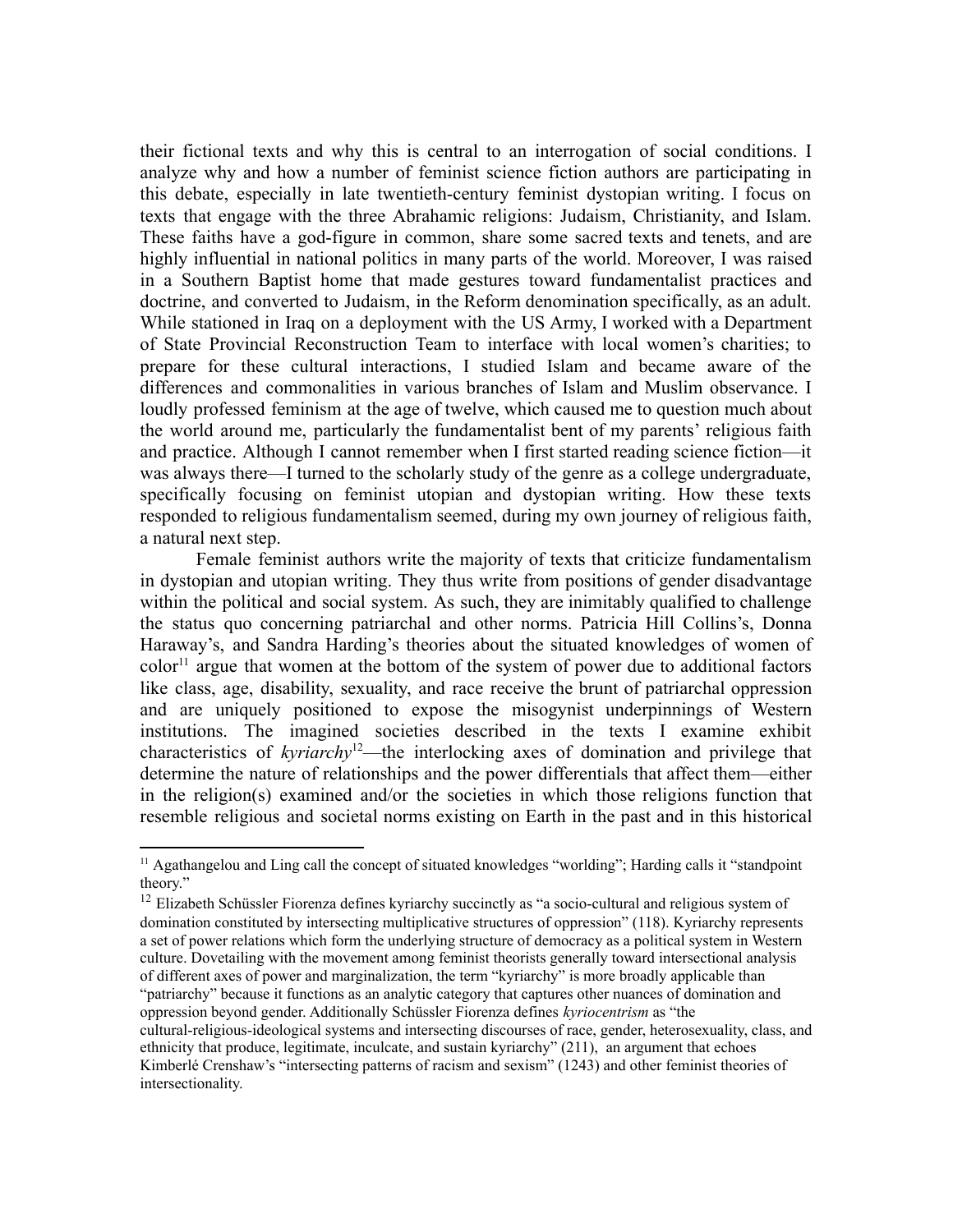moment. While gender is the primary focus of my analysis, an individual's positioning in power structures depends on multiple aspects of identity that fluctuate depending on the individual's interactions with others, who are also multiply positioned. Gender or other aspects of identity may be more or less important, more or less identifiable in unequal power relationships. Serving as a point of departure for critical inquiry, kyriarchal positioning is evident in the societies and/or religions of feminist utopian and dystopian novels on multiple levels.

Feminist intersectional analysis is especially suitable for analysis of feminist dystopias that focus on religious fundamentalism. A critical assessment of patriarchy and gender alone is not encompassing enough to fully analyze the context in which feminist dystopian texts attack religious fundamentalism. Although the primary focus here remains gender, feminist writers also exhibit cognizance of gender's intersection with other aspects of identity. Thus, their advocacy for equality is not limited to women but includes all marginalized and subordinated groups. Their works mesh with moves within feminist theory and criticism to address all structures of oppression.

### **Text Selection and Structure of this Book**

The primary texts I examine are a part of or follow from the 1980s dystopian turn in feminist utopian writing; all were published between 1985 and 1999. In order to address the gap in feminist science fiction criticism of the intersection between religion and gender and other aspects of identity, I use texts that interrogate Judaism, Islam, and Christianity's religious traditions and practices in their fundamentalist and most dogmatic forms. Because all three major Abrahamic<sup>13</sup> religious faiths have active and vocal fundamentalist sects that tend to receive the bulk of media attention, these off-shoots have become the representatives, to a degree, of the mainstream branches of the faiths from which they have diverged. Consequently, the messages of the more progressive mainstream branches seem lost underneath the cacophony of the extremist rhetoric of fundamentalist faiths. Therefore, the texts in this project function as exemplary representations of fundamentalist Islam, Christianity, and Judaism.

With the rise of fundamentalist sects in Abrahamic religions since the late 1970s,<sup>14</sup> I chose the following texts for their enduring relevance in the contemporary political, social, and cultural climate of the new millennium: Margaret Atwood's *The Handmaid's Tale* (1984); Louise Marley's *The Terrorists of Irustan* (1999); and Marge Piercy's *He, She and It* (1991). These writers engage fundamentalist Abrahamic faiths across two decades of the dystopian turn and the continued attacks on women's rights and autonomy. Atwood, an atheist writing in the midst of the 1980s backlash, challenges fundamentalist Christianity and the theocratic leanings of the Religious Right, which are still operating in American politics three decades later. Marley, a Roman Catholic convert, protests Islamic fundamentalism and presents an implicit comparison of the

<sup>&</sup>lt;sup>13</sup> Judaism, Christianity, and Islam all acknowledge Abraham as their common progenitor. Jews and Christians follow the line of Abraham's son Isaac, while Islam diverges by following the line of Abraham's son Ishmael. Additionally, all three religions share some sacred texts.

<sup>&</sup>lt;sup>14</sup> See Berlet and Quigley, Ruthven, Armstrong, Manning, and Sands.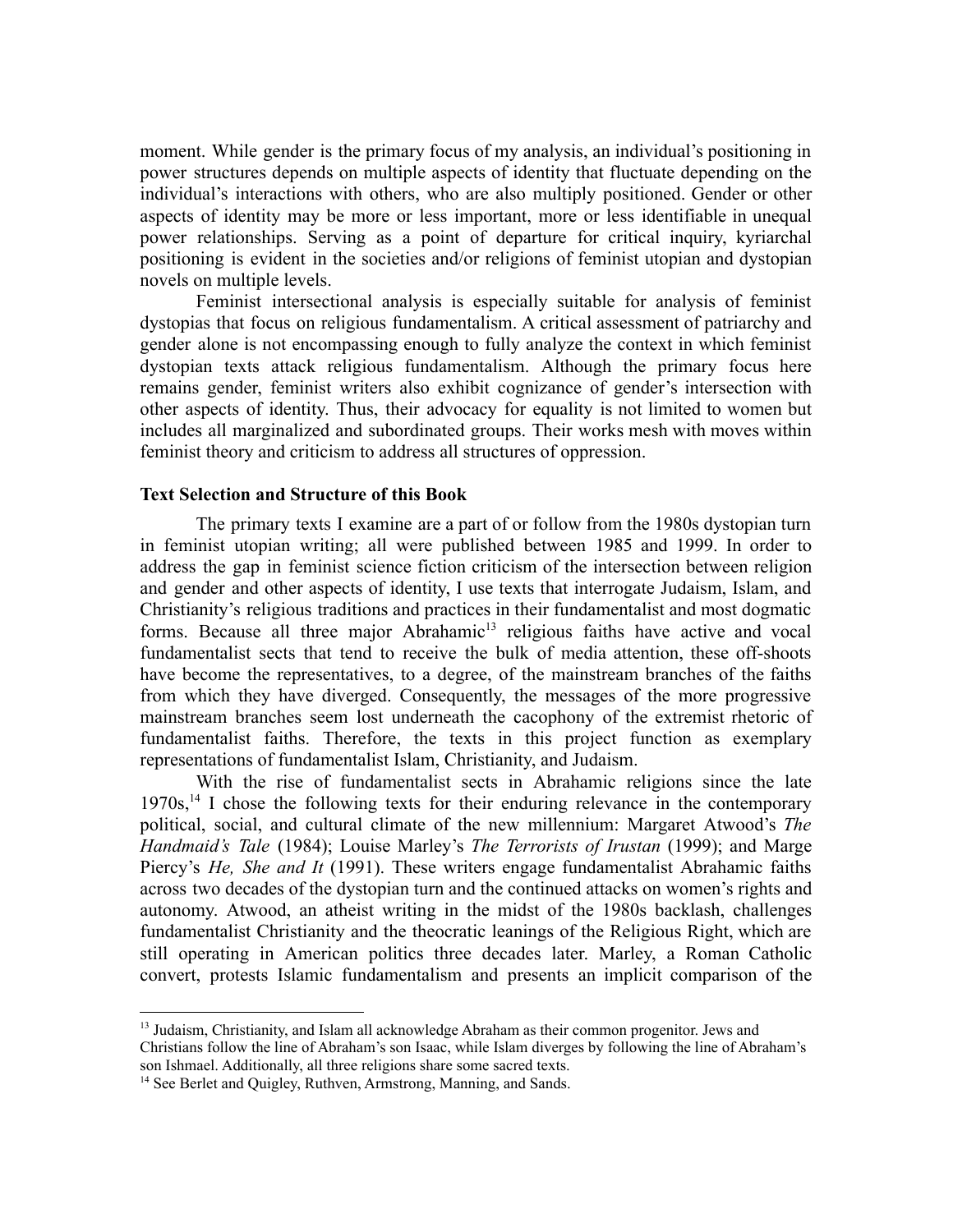Religious Right's influence in US politics with Islamist "barbarism" and theocracy that the West quickly condemns. Although Marley published her novel in the late 1990s, the intervening decade of the unpopular wars in Iraq and Afghanistan spear-headed by the United States and the frequent demonization of Islam contribute to the text's continuing relevancy. Piercy, a Reconstructionist Jew<sup>15</sup> writing in the early 1990s, engages Orthodox Judaism, and fundamentalism generally, in response to the rise of the Religious Right. At the same time, she also argues for recognition of religion as an aspect of identity with the capacity for positive benefits for the community and the individual.

Each text makes implicit and explicit arguments against fundamentalism. The narratives examine fundamentalist sects' inherent subjugation of women and subaltern Others in Western culture. In some sense, all three writers are observing fundamentalist phenomena from the outside, but they all recognize the dangers of what fundamentalist control of political and social arenas mean for women and Others. The dangers that fundamentalism presents for women and subaltern men have not decreased in the interim between the publication of these texts and the current historical moment. Some<sup>16</sup> argue that, in the United States, we are closer than ever to theocratic rule that would return women to the status of minor children.

My non-chronological ordering of these novels in their respective chapters demonstrates a progression. We move from dystopic extremes with faint utopian impulses toward alternatives for utopic religious communities. Though by no means definitive or coercive, these utopic communities embrace egalitarian concepts and question fundamentalism and religiosity in myriad ways. In this respect, I follow utopian scholar Lyman Tower Sargent's exhortation to "*commit* eutopia," or to continue to work toward utopic ideals (230, emphasis in original). Despite the loss of hope within the feminist community and the apparent permanency of the dystopian turn, the authors I explore continue to "commit eutopia" as an essential facet of their social commentary.

The arc from dystopia to utopian potential begins in Chapter 1 with Atwood's dystopic *The Handmaid's Tale*, which represents fundamentalist Christianity. This text features a protagonist who is seemingly passive in her resistance but exhibits a faint utopian impulse. *The Handmaid's Tale* offers a critical assessment of a totalitarian regime based on Christian fundamentalism in which women are returned to the status of commodities of elite men and only valued for their reproductive capacities. While many feminist science fiction writers, such as Octavia Butler, Starhawk, and Sheri S. Tepper,<sup>17</sup> have interrogated Christian fundamentalism in the United States in the late twentieth century, *The Handmaid's Tale*, the oldest text in this project, remains one of the richest literary contributions to the dystopian genre and to fictional accounts of religious fundamentalism; it also clearly represents the 1980s' dystopian turn away from the feminist utopian writing of the 1970s. This feminist dystopia identifies the kyriocentrism of religious regimes that do not allow alternative narratives for people's lives and insist

<sup>&</sup>lt;sup>15</sup> American Jewry generally has four main denominations: Orthodox, Conservative, Reform, and Reconstruction.

<sup>&</sup>lt;sup>16</sup> See Page, K. Brown, and Armstrong.

<sup>17</sup> See respectively, *The Parable of the Sower* (1993) and *The Parable of the Talents* (1998), *The Fifth Sacred Thing* (1993), and *Raising the Stones* (1990) and *Gibbon's Decline and Fall* (1996).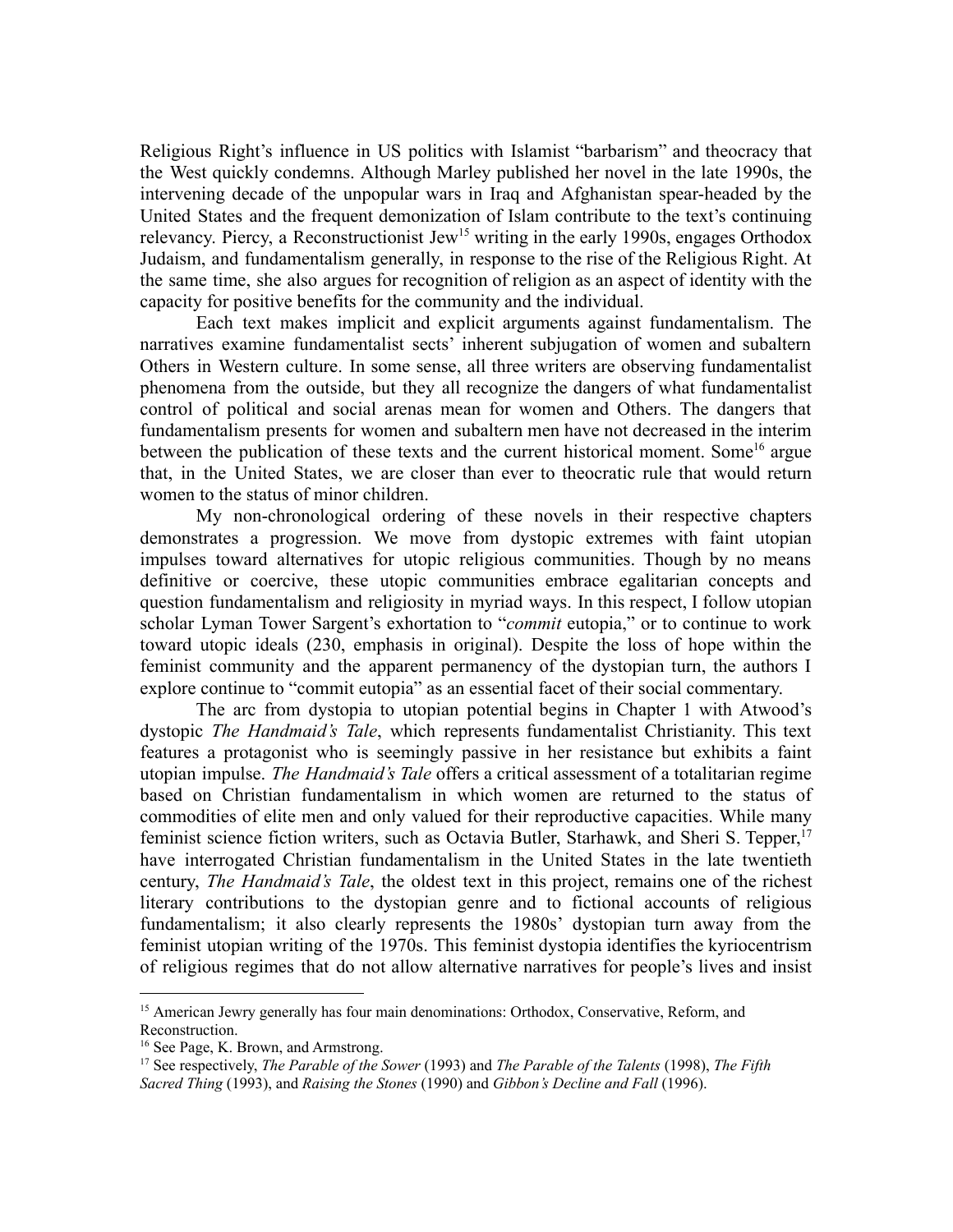on a white, Christian, classist, heteronormative point of view for all, masking violence against women behind an aura of protectionism. Furthermore, Atwood exposes how technology might be used in the service of oppression rather than as a mechanism of liberatory progress. Atwood's text demonstrates feminist sociologist Nira Yuval-Davis's theorizing that links Woman (as symbol) with how ideological apparatuses police and shape women's material realities.<sup>18</sup> Atwood also exposes the nature of religion when it is superimposed over an existing society and its values, and how religion becomes so intertwined in a culture's norms and mores that religion is no longer distinguishable or separable from the original culture.

In Chapter 2, I discuss Louise Marley's *The Terrorists of Irustan*. In particular, I explore her representation of fundamentalist Islam as a totalitarian dystopia featuring a protagonist who is more active in her resistance as well as a utopian impulse that is more clearly present in the text than in *The Handmaid's Tale*. This text criticizes religiously fundamentalist societies and cultures which overtly oppress women while also censuring contemporary American society and its lack of gender equality that is less explicit in people's lives. The drive of the text is the protagonist's recognition of the oppressiveness of her society's inherent unfairness due to the gendered nature of the theocratic structure, and her resolve to bring about change by embarking on a path of terrorist violence and covert resistance. The text offers a feminist analysis of kyriarchy, primarily the intersection of kyriocentrism and religion and its violent effects on women, particularly wives and mothers. However, the text focuses to some extent on other conflicts created by kyriocentrism such as class status, the visibly disabled, sexuality, and the oppression of young men by powerful older men. This novel offers a range of criticism of religious fundamentalism across multiple axes of kyriarchal oppression which makes it exemplary in its breadth and depth. The novel's Muslim overtones present specific sites for comparison with contemporary US culture and offers an exploration of Islamic fundamentalism. Additionally, Marley links religious fundamentalism with economic and technological motivations that might otherwise be masked by social and public discourse. Thus she furthers Atwood's gestures toward the nature of religion as superimposed over an existing culture and its traditions.

In Chapter 3, I turn to Marge Piercy's *He, She and It* and its engagement with Orthodox Judaism. This novel introduces dystopic but non-totalitarian religious elements, highlights a protagonist who actively resists kyriarchal oppression, and offers two somewhat ambiguous utopic religious communities. This text presents a future Norika (North America) in which affluent multi-national conglomerates have divided the Earth between them and labor for these conglomerates resembles indentured servitude. The plot follows Shira in her task to socialize the cyborg Yod in the Jewish free town of Tikva. Running parallel in the text is Shira's grandmother's retelling of the legend of the *Golem* of Prague who saved the Jewish ghetto from genocide in the late sixteenth century. In many respects, this text is primarily an interrogation of what it means to be human interpolated into implicit commentary on Judaic tradition and Orthodox fundamentalism. However, the question of what makes someone human (and when) is an enduring aspect

<sup>&</sup>lt;sup>18</sup> See also Sered and Narayan.